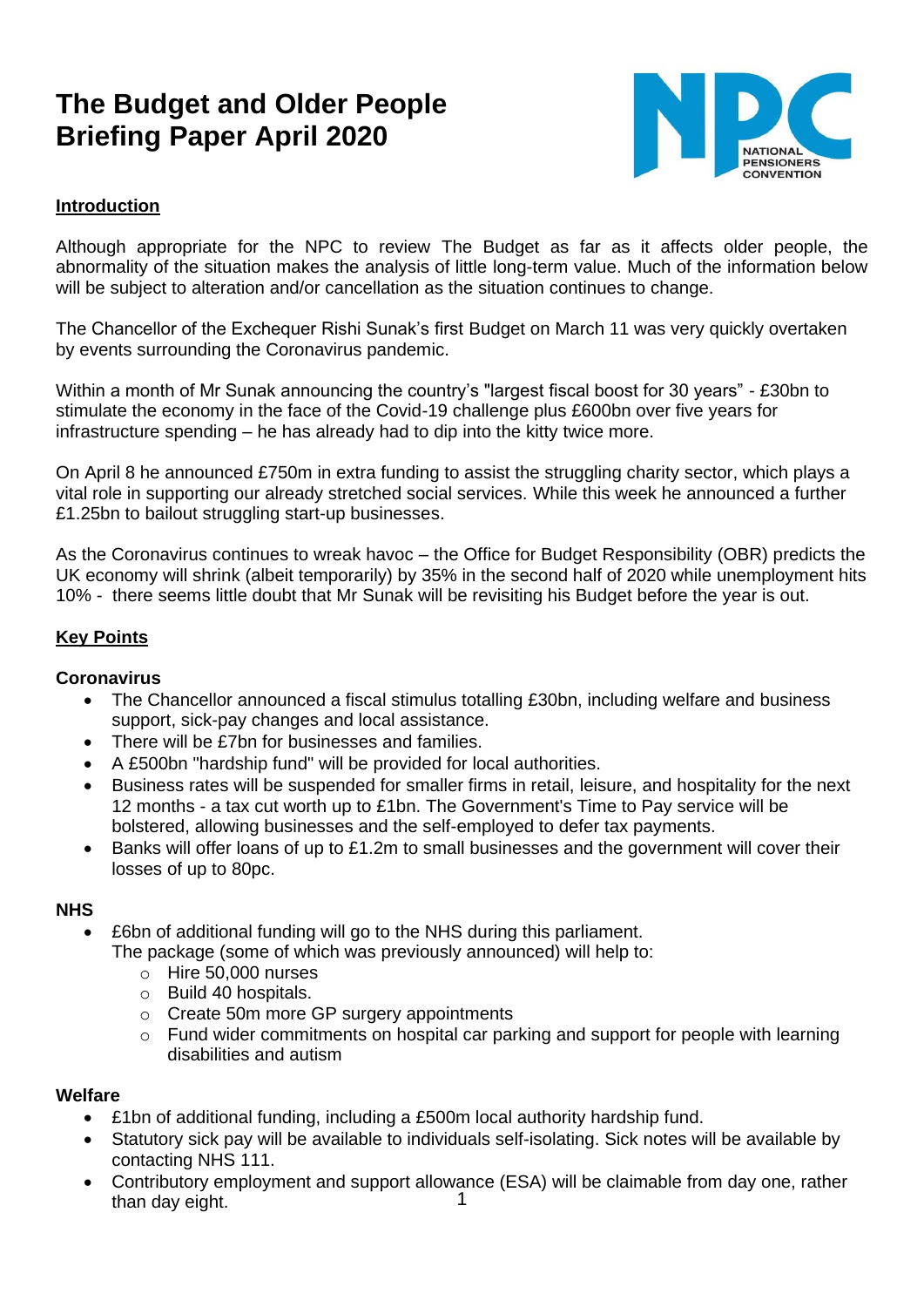The minimum income floor for universal credit will be removed. The requirement to physically attend a job centre will be removed – everything can be done on the phone and online.

# **Alcohol**

- Business rate discount for pubs will be £5,000, up from £1,000.
- A planned rise in beer and spirits duty is cancelled, and duties frozen for cider and wine.
- For this year only, the rate discount for pubs will be £5,000, up from £1,000.
- The planned increase in spirits duty will be cancelled.

# **Fuel duty**

• Fuel duty will remain frozen for another year - a saving of £1,200 since 2010, but at a cost of more than £100bn to the Exchequer.

# **Housing**

- The Chancellor outlined £12bn for building affordable housing while a 2pc stamp duty surcharge will imposed on non-UK residents.
- £1.1bn of allocations from the housing infrastructure fund will be made to build almost 70,000 homes in high-demand areas.
- £1bn Grenfell building safety fund will help to remove cladding from tall residential buildings.
- £650m of funding will be made available to move rough sleepers into accommodation.

# **The Regions**

- As part of its 'levelling up' programme, the Government will provide additional funding worth £640m for Scotland, £360m for Wales and £210m for Northern Ireland.
- The eight metro mayors including one in West Yorkshire will get new "London-style funding settlements" worth £4.2bn to help boost transport links.
- £27bn will be invested on more than 4,000 miles of roads nationwide.
- £5bn of funding will be invested in next-generation broadband.
- An additional £1.5bn will be made available to fund further education.
- 750 staff from Treasury, business and trade departments will move to a new Economic Campus for the North of England. In the long-term 22,000 civil servant roles will move outside central London.

# **Taxes and wages**

- National Insurance contributions threshold goes up to £9,500, a tax cut for 31 million.
- As previously announced, the Government will not cut corporation tax from 19pc to 17pc.
- The Inheritance Tax taper threshold will be raised by £90,000. Anyone earning under £200,000 will now not be impacted by the tapered annual allowance.

## **Environment**

- The Government will increase taxes on pollution and from April 2022 the climate change levy on electricity will be frozen but increased on gas.
- Funding for green transport solutions will rise by £1bn.
- Tax relief for red diesel will be abolished for most sectors within two years, representing a £2.4bn tax break for pollution. Agriculture, rail, fishing, and domestic heating will be exempt.
- From April 2022, the Government will charge £200 per tonne on plastic packaging with less than 30% recycled content.
- 30,000 hectares of trees will be planted, and 35,000 hectares of peatland restored.
- Investment in flood defences will double over the next five years to £5.2bn, as previously indicated.
- At least £800m will be invested in carbon capture and storage.
- The Government will consider changes to the Air Passenger Duty in the wake of Flybe's collapse.